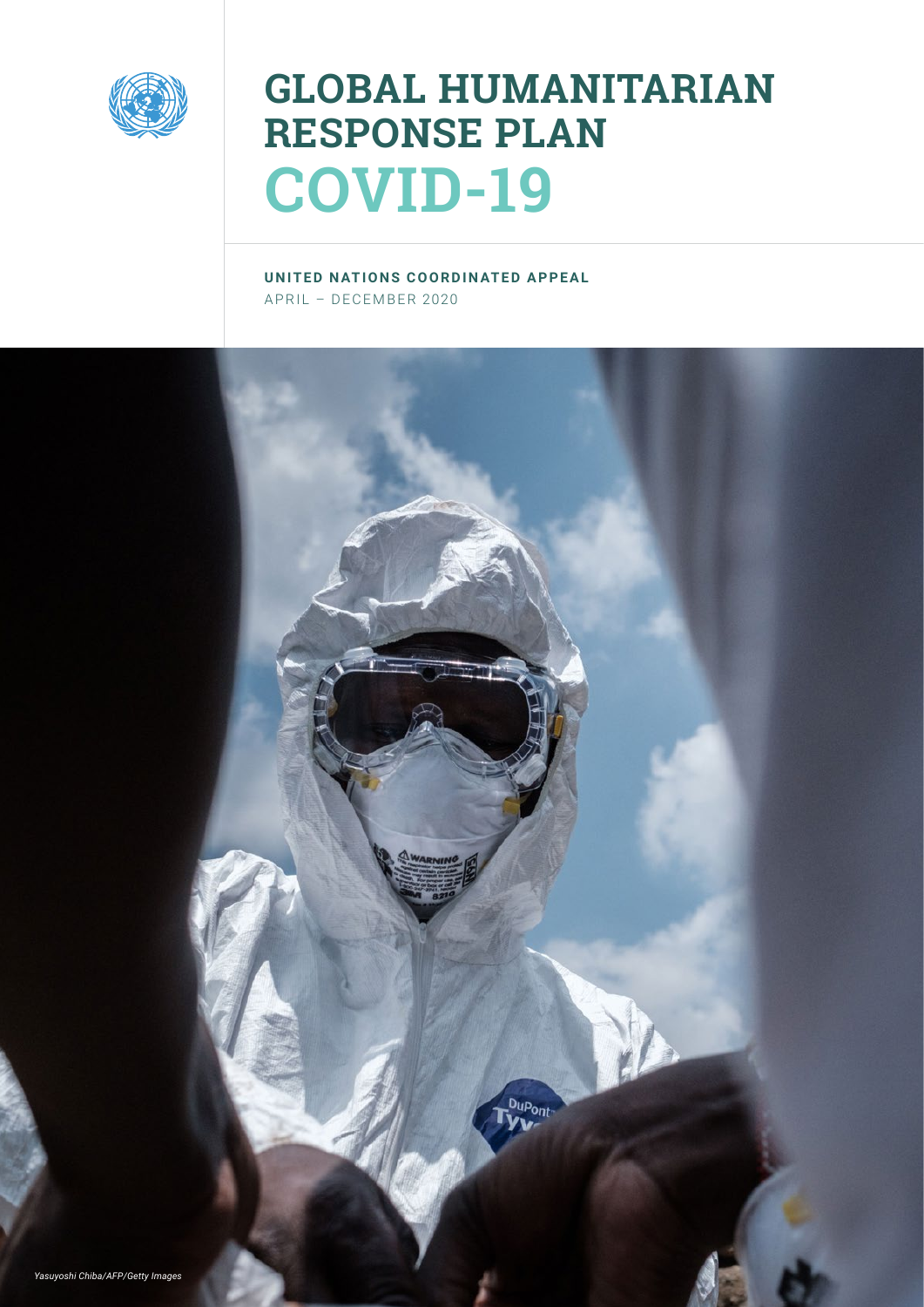## **Foreword by the Secretary-General of the United Nations**

The world faces a global health crisis unlike any in the 75-year history of the United Nations — one that is spreading human suffering, crippling the global economy and upending people's lives.

COVID-19 is threatening the whole of humanity – and the whole of humanity must fight back. Global action and solidarity are crucial.

The world is only as strong as the weakest health system. This COVID-19 Global Humanitarian Response Plan aims to enable us to fight the virus in the world's poorest countries, and address the needs of the most vulnerable people, especially women and children, older people, and those with disabilities or chronic illness.

**"The world is only as strong as the weakest health system. This COVID-19 Global Humanitarian Response Plan aims to enable us to fight the virus in the world's poorest countries, and address the needs of the most vulnerable people."**

> Coordinated by the UN's Office for the Coordination of Humanitarian Affairs, it brings together appeals from the World Health Organization and other UN humanitarian agencies.

Properly funded, it will provide laboratory materials for testing, supplies to protect health care workers and medical equipment to treat the sick. It will bring water and sanitation to places that desperately need it, and enable aid workers to get to the places they are needed.

I appeal to governments to strongly support this plan, which will help stem the impact of COVID-19 in already vulnerable humanitarian contexts.

I also call on all donors and partners to maintain core support to programmes for the most vulnerable, including through UN-coordinated humanitarian and refugee response plans.

To divert funding from humanitarian needs at this time would create an environment in which cholera, measles and meningitis would thrive, even more children would become malnourished, and the narratives of violent extremists would take deeper hold. It would also extend the breeding ground for the coronavirus disease itself.

We cannot afford to lose the gains we have made through investments in humanitarian action and in the Sustainable Development Goals.

At the same time, we are doing our utmost to plan for and respond to early recovery in the countries around the globe that will need it most, so that we achieve a new sustainable and inclusive economy that leaves no-one behind. I have asked United Nations Resident Coordinators and UN Country Teams to support countries around the world in addressing the socio-economic implications of this pandemic, which will require an adequate funding mechanism.

This is a moment for the world to come together to save lives and fight a common threat. The only war we should be waging is the war against COVID-19.

**António Guterres** Secretary-General of the United Nations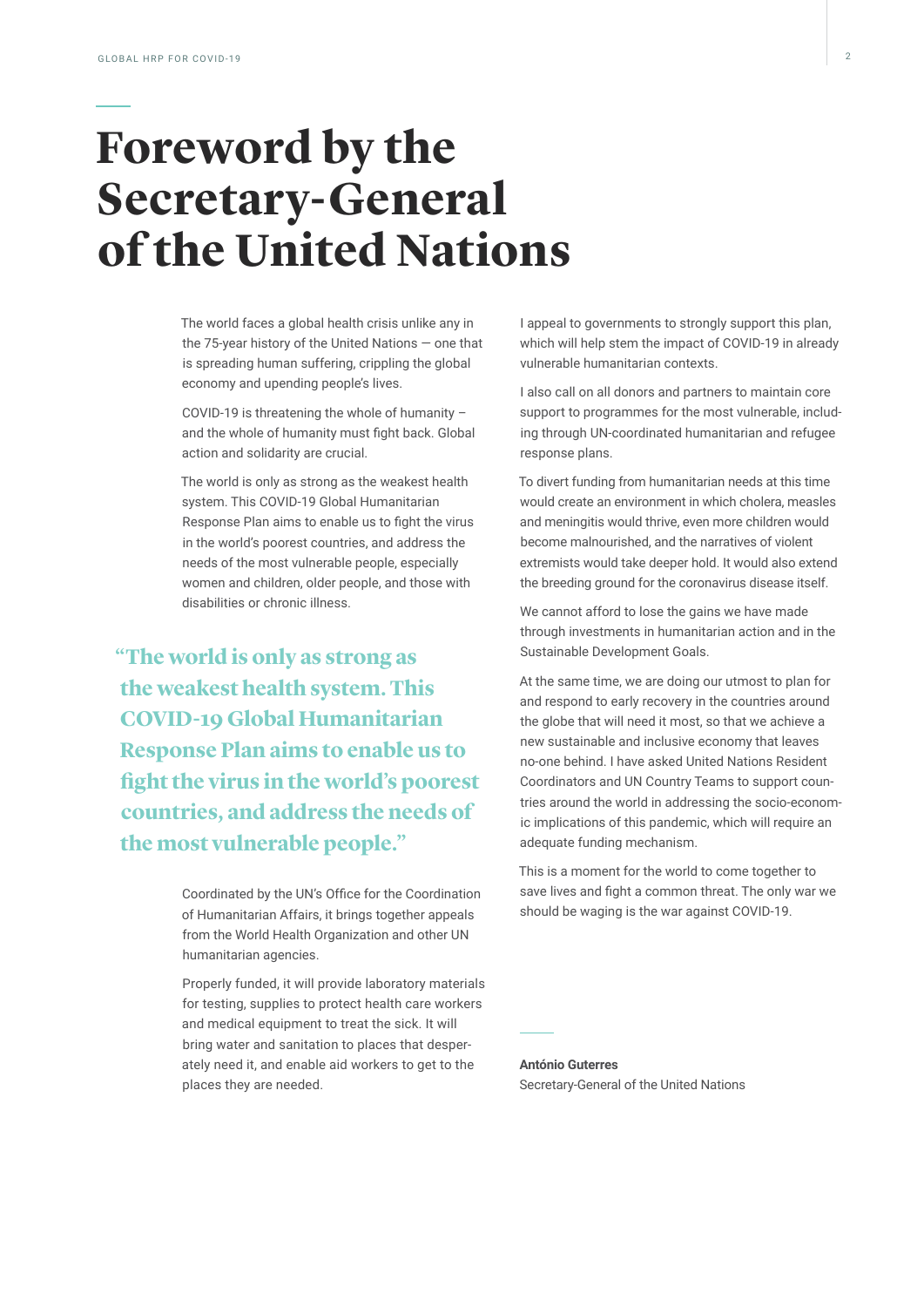## **At a glance**

**Requirements** (US\$)

# **\$2.01** billion

At the time of writing, many priority countries are working on or just issuing their revised plans for the COVID-19 response. Funding requirements have not yet been estimated for a number of countries. For this reason, individual country requirements will be provided in the next update of the Global Humanitarian Response Plan (HRP).

#### **Purpose and scope**

**The COVID-19 Global HRP is a joint effort by members of the Inter-Agency Standing Committee (IASC)**, including UN, other international organisations and NGOs with a humanitarian mandate, to analyse and respond to the direct public health and indirect immediate humanitarian consequences of the pandemic, particularly on people in countries already facing other crises.

**It aggregates relevant COVID-19 appeals and inputs from WFP, WHO, IOM, UNDP, UNFPA, UN-Habitat, UNHCR, UNICEF and NGOs**, and it complements other plans developed by the International Red Cross and Red Crescent Movement.

**NGOs and NGO consortiums have been instrumental in helping shape the plan and conveying local actors' perspectives, and they will play a direct role in service delivery**. NGOs will be able to access funding mobilized in the framework of this plan and related country plans through partner arrangements with UN agencies, through pooled funding mechanisms, including Country-Based Pooled Funds, and through direct donor funding.

**This ensures complementarity, synergy, gaps and needs identification, and a coordinated response**. The Global HRP also complements and supports existing government responses and national coordination mechanisms, with due consideration paid to the respect for humanitarian principles.

**The Global HRP identifies the most affected and vulnerable population groups in priority countries**, including countries with an ongoing Humanitarian Response Plan, Refugee Response Plan or multi-country/subregional response plan, as well as countries that have requested international assistance, such as Iran. Updates to existing country plans should be initiated to ensure that humanitarian organisations are prepared and able to meet the additional humanitarian needs occasioned by the pandemic. Further updates to these plans will likely be necessary if a major outbreak occurs. In other countries, a humanitarian response plan/Flash Appeal should be considered if they are unable to cope with the emergency.

### **Humanitarian needs analysis**

**The Global HRP builds on a joint analysis of the immediate health and non-health needs of vulnerable populations**, and offers a multi-partner multisectoral response to

the pandemic. It does not attempt to deal with secondary or tertiary issues related to macroeconomic effects or more longer-term requirements in various sectors.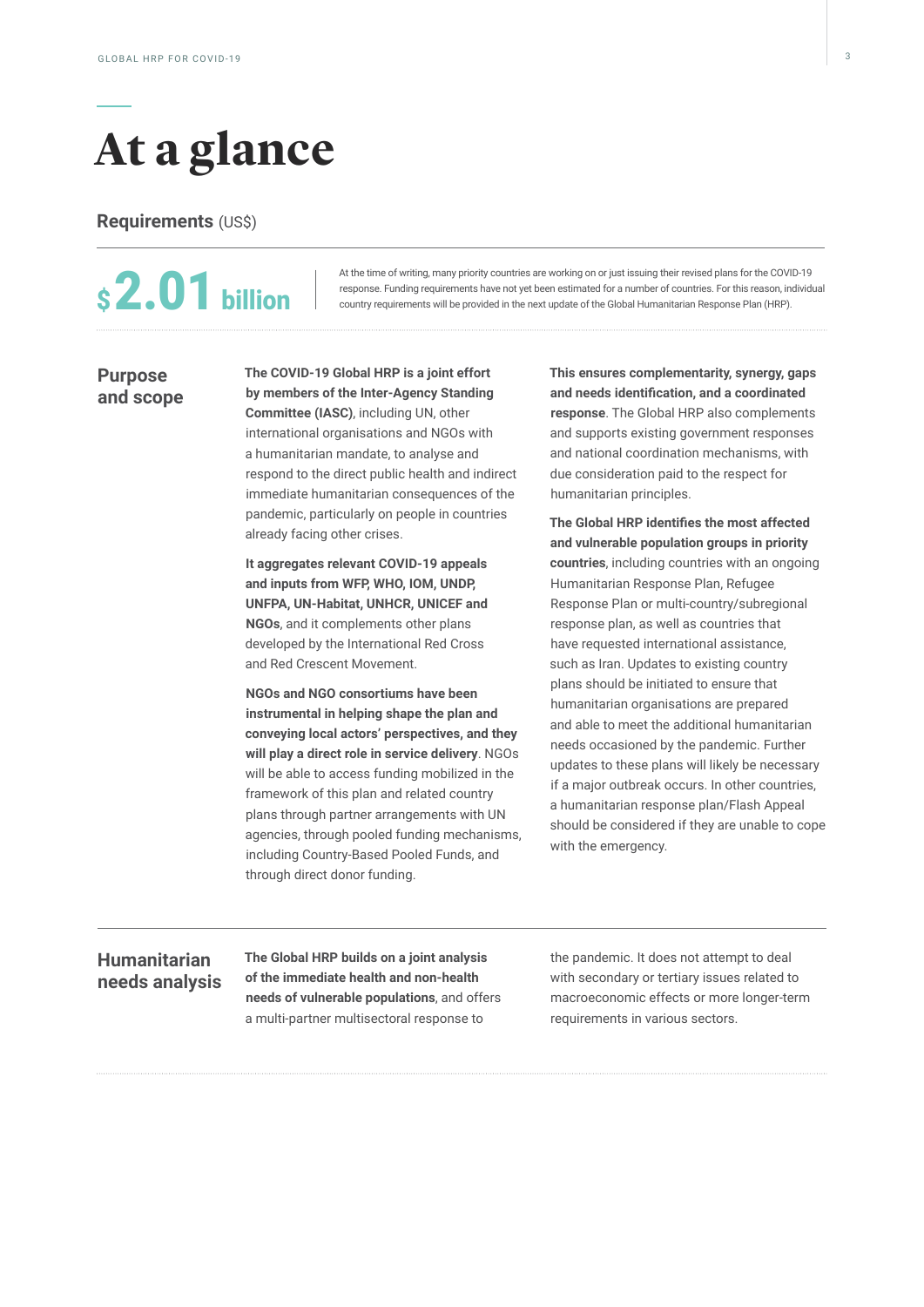### **Strategic priorities**

**The Global HRP is articulated around three strategic priorities.** Several specific objectives are linked to each priority, detailing the outcomes that the Plan aims to achieve. They are underpinned by a series of enabling factors and conditions.



**Contain the spread of the COVID-19 pandemic** and decrease morbidity and mortality.



**Decrease the deterioration**  of human assets and rights, social cohesion and livelihoods.



**Protect, assist and advocate** for refugees, internally displaced people, migrants and host communities particularly vulnerable to the pandemic.

#### **Response approach**

**The response approach is guided by humanitarian principles** as well as by inclusivity, gender, protection and community engagement principles.

**The importance of involving and supporting local organizations is emphasized** given the key role they are playing in this crisis, which is increasingly being characterised by limited mobility and access for international actors.

**The logistics, air and maritime transportation services included in this plan** will serve the entire humanitarian community, including the UN and NGOs, providing essential support to supply chains and the movement of humanitarian actors.

**The public health response outlined in the Global HRP is fully aligned** with WHO's soon to be updated Strategic Preparedness and Response Plan for COVID-19, which has a much broader remit than the Global Humanitarian Response Plan.

**Coordination mechanisms and monitoring framework**

**The Global HRP outlines how agency responses are to be coordinated** based on existing humanitarian and national/local government coordination mechanisms.

**The Global HRP integrates a monitoring** 

**framework** to provide systematic and frequent information on changes in the humanitarian situation and needs emanating from the COVID-19 pandemic (including for countries not considered in the first iteration of the Plan) and to inform rapid adjustments of the response.

### **Financial requirements**

**The financing requirements for the Global HRP over a period of nine months (April– December 2020) are estimated at US\$2.012 billion.** They represent an initial estimate of the funding required to address the additional needs provoked by the COVID-19 pandemic across all regions, building on, but without prejudice to the ongoing humanitarian operations for pre-COVID-19 emergencies.

**Funding for ongoing humanitarian response plans, including preparedness activities related to other disasters**, remains the top priority given that people targeted in these plans will be the most affected by the direct and indirect impact of the pandemic.

**Many humanitarian response plans are severely underfunded** at the time of writing this Global

HRP. Ensuring that they are fully resourced and country teams granted increased flexibility in the approval of modifications is essential to avoid further loss of life and increased vulnerability. They will also be an important stabilizing factor in these fragile contexts.

**At the same time, the United Nations, other international organisations and NGOs are doing their utmost to plan for and respond to early recovery** in the countries around the globe that will need it most, in order to achieve a new sustainable and inclusive economy that leaves no-one behind. United Nations Resident Coordinators and UN Country Teams will support countries around the world in addressing the socio-economic implications of this pandemic, which will require an adequate funding mechanism.